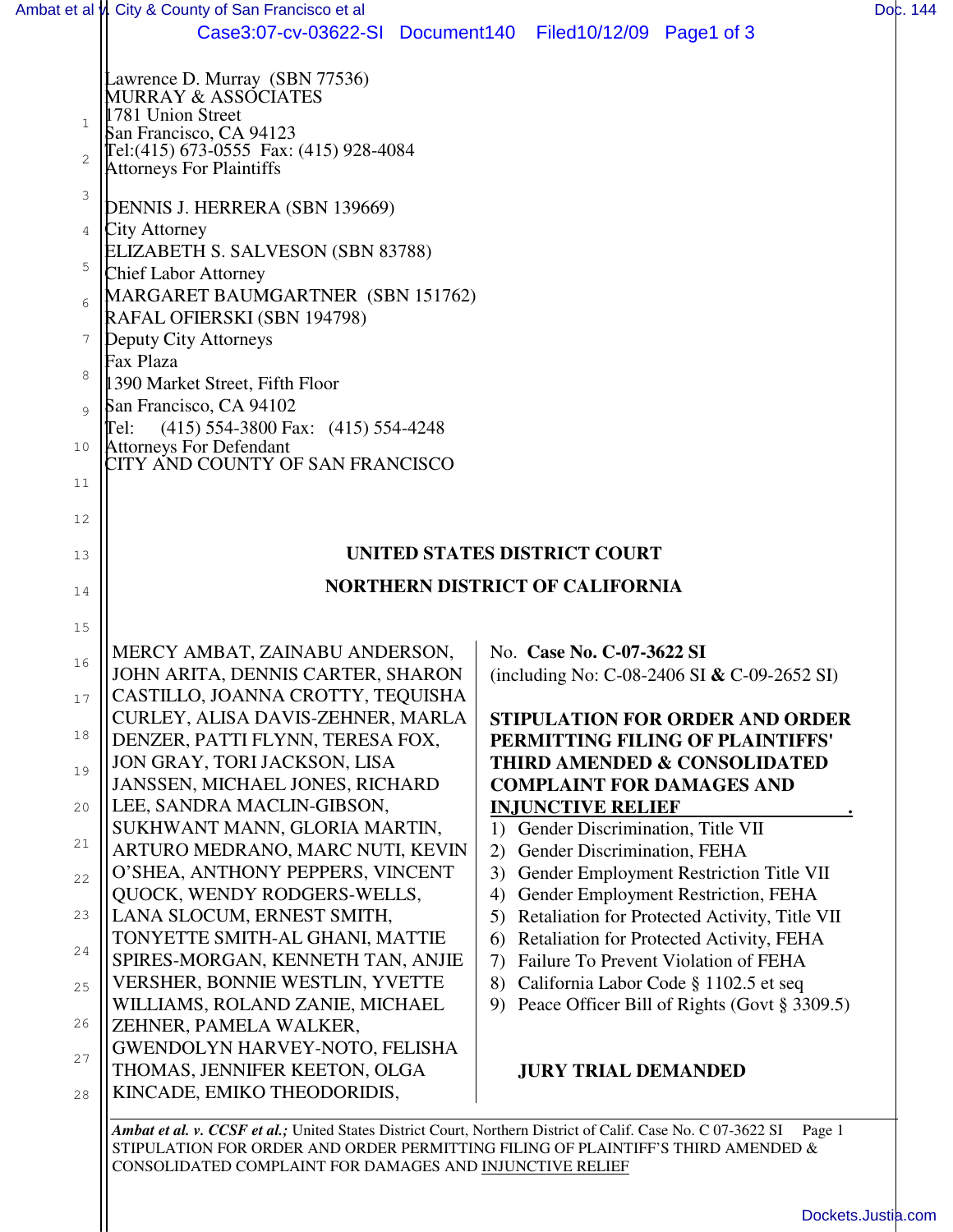|                                                                                           | Case3:07-cv-03622-SI Document140                                                        | Filed10/12/09 Page2 of 3                                                                    |  |
|-------------------------------------------------------------------------------------------|-----------------------------------------------------------------------------------------|---------------------------------------------------------------------------------------------|--|
|                                                                                           |                                                                                         |                                                                                             |  |
|                                                                                           | JEREMY DEJUSUS and MARTHA ORTEGA                                                        |                                                                                             |  |
|                                                                                           | Plaintiffs,                                                                             |                                                                                             |  |
| VS.                                                                                       |                                                                                         |                                                                                             |  |
|                                                                                           | CITY AND COUNTY OF SAN FRANCISCO,                                                       |                                                                                             |  |
|                                                                                           | Defendant.                                                                              |                                                                                             |  |
|                                                                                           |                                                                                         |                                                                                             |  |
|                                                                                           |                                                                                         |                                                                                             |  |
|                                                                                           |                                                                                         | IT IS HEREBY STIPULATED by and between the parties, through their respective counsel, that: |  |
| A stipulation for filing the Third amended complaint is needed because Plaintiffs'<br>(a) |                                                                                         |                                                                                             |  |
|                                                                                           | counsel inadvertently listed Sheriff Hennessey and Undersheriff Dempsey as named        |                                                                                             |  |
|                                                                                           | defendants in their Second Amended Complaint along with some additional                 |                                                                                             |  |
|                                                                                           | allegations.                                                                            |                                                                                             |  |
| (b)                                                                                       | The Third Amended Complaint has corrected these oversights, and also added Martha       |                                                                                             |  |
|                                                                                           | Ortega's name as a plaintiff pursuant to the Order of this Court granting               |                                                                                             |  |
|                                                                                           | consolidation.                                                                          |                                                                                             |  |
| (c)                                                                                       | Based on the forgoing representations and stipulation, the parties respectfully request |                                                                                             |  |
|                                                                                           | that the Court issue an order authorizing plaintiffs to file their Third Amended and    |                                                                                             |  |
|                                                                                           | Consolidated Complaint.                                                                 |                                                                                             |  |
| Date: October 12, 2009                                                                    |                                                                                         |                                                                                             |  |
|                                                                                           | <b>MURRAY &amp; ASSOCIATES</b>                                                          | SAN FRANCISCO CITY ATTORNEY OFFICE                                                          |  |
| /s/                                                                                       |                                                                                         | /s/                                                                                         |  |
| Lawrence D. Murray                                                                        |                                                                                         | <b>Margaret Baumgartner</b>                                                                 |  |
| <b>Attorney for Plaintiffs</b>                                                            |                                                                                         | Attorney for Defendant City and County of San<br>Francisco.                                 |  |
|                                                                                           |                                                                                         |                                                                                             |  |
|                                                                                           |                                                                                         |                                                                                             |  |
|                                                                                           |                                                                                         |                                                                                             |  |
|                                                                                           |                                                                                         |                                                                                             |  |
|                                                                                           |                                                                                         |                                                                                             |  |